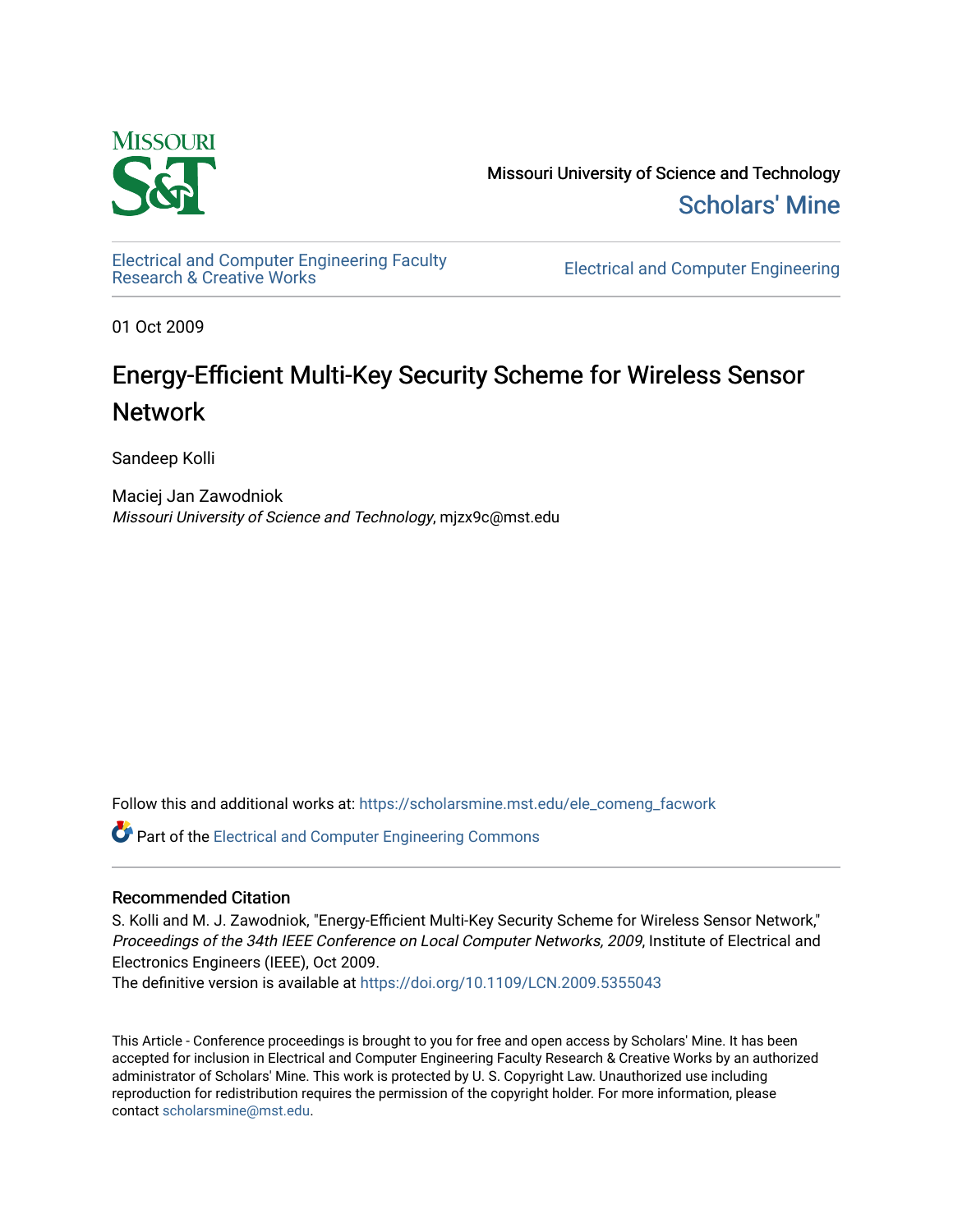# Energy-Efficient Multi-key Security Scheme for Wireless Sensor Network

Sandeep Kolli, IEEE Student Member

Electrical and Computer Engineering Missouri University of Science and Technology Rolla, USA skkw8@mst.edu

*Abstract***— This paper proposes multi-key encryption scheme and engine architecture (MKE) that increases security and optimizes energy efficiency of sensor networks, while minimizing modifications to existing implementations. The scheme improves security of AES against correlation power analysis (CPA) attack by employing MKE engine, breaking the correlation between power consumption and the used key. Other schemes utilize complex hardware designs, for example by using the inhomogeneous s-boxes that reduce energy efficiency of the engine. In contrast, the proposed hardware engine uses a randomly sequence of few keys to encode subsequent blocks of a messages. Additionally, the scheme improves security of AES against brute-force attacks for a given key size by utilizing multiple keys to encrypt subsequent blocks of a message. In contrast, a typical security upgrade would require a larger key size and encryption engine, which would increase cost and energy consumption of the devices. Both analytical and simulation results are presented in this paper.** 

**Keywords— Wireless sensor networks (WSN), Advanced Encryption Standard (AES), Correlation power Analysis (CPA), key pre-distribution.** 

#### I. INTRODUCTION

The wireless sensor networks are increasingly employed in various applications, for example border security with sensors to detect intrusions, drinking water contamination detection around the water collection point. The secure communication in such networks becomes increasingly important. The system should prevent unauthorized access, tampering with the systems, and other malicious activities. However, the WSN poses several specific challenges related to security. First, a typical WSN consists of hundreds or thousands of batterypowered sensing devices. Hence, the sensor mote's cost and energy consumption have to be minimized in order to make the WSNs viable for commercial applications. Second, the limited processing capabilities prevent from utilizing complex and computationally intensive encryption algorithms. However, the required security level increases over time with the computational power available to attackers. Consequently, the ever-improving processor's speed and capabilities force the sensor designer to increase the size of encryption key thus increasing cost and energy consumption of the devices. Hence, a simple increase of key size is not suitable to handle the

Maciej Zawodniok, IEEE Member Electrical and Computer Engineering Missouri University of Science and Technology Rolla, USA maciej zawodniok@ieee.org

tradeoff between the security, energy efficiency, and cost requires a different approach than a simple increase of the key size.

In contrast, the proposed scheme employs multiple keys to improve the overall security. The proposed scheme uses these keys in a random sequence to encrypt a particular message. Hence, if attacker discovers a single key then only a fraction of the message is compromised. Consequently, all the keys have to be compromised before the link becomes unsecure. Moreover, the order and the id of the particular key used are hidden from attacker since the keys are selected randomly and switched on a block-by-block basis instead of per packet or per link basis. The proposed scheme can be applied in any communication network with AES as encryption algorithm, to improve security against CPA attacks. However, it is especially suitable to memory constrained, energy-limited wireless sensor networks.

#### *A. Background and Related Work*

The proposed scheme aims at thwarting different attacks on AES algorithm while minimizing necessary changes to the encryption engine implementation. The scheme should be used in conjunction with a key distribution scheme that provides the nodes with sufficient number of keys. Many distribution algorithms [1][2] have been developed and can be used with the proposed scheme, for example Eschenauer and Gligor [3] have developed random key pre-distribution protocols in which a random subset of keys from a large pool of symmetric keys is loaded to each node have to find one common key from their subsets which will be used as shared secret key for protecting their communication. The Eschenauer-Gligor scheme has been progressively improved [4][5][6]. For example, Du et al. [5] proposed the DDHV (Du, Deng, Han, and Varshney) scheme. The DDHV scheme is based on a multiple key space scheme generated from Blom's [7] λ-secure symmetric key generation system, which is randomly assigned to each sensor node in the network. Schemes using random distribution of keys are proposed with different approach techniques to distribute keys among nodes based on different metrics like security, memory, and energyefficiency. Also, similar mechanisms have been proposed for heterogeneous WSNs [8][9].

#### **978-1-4244-4487-8/09/\$25.00 ©2009 IEEE 937**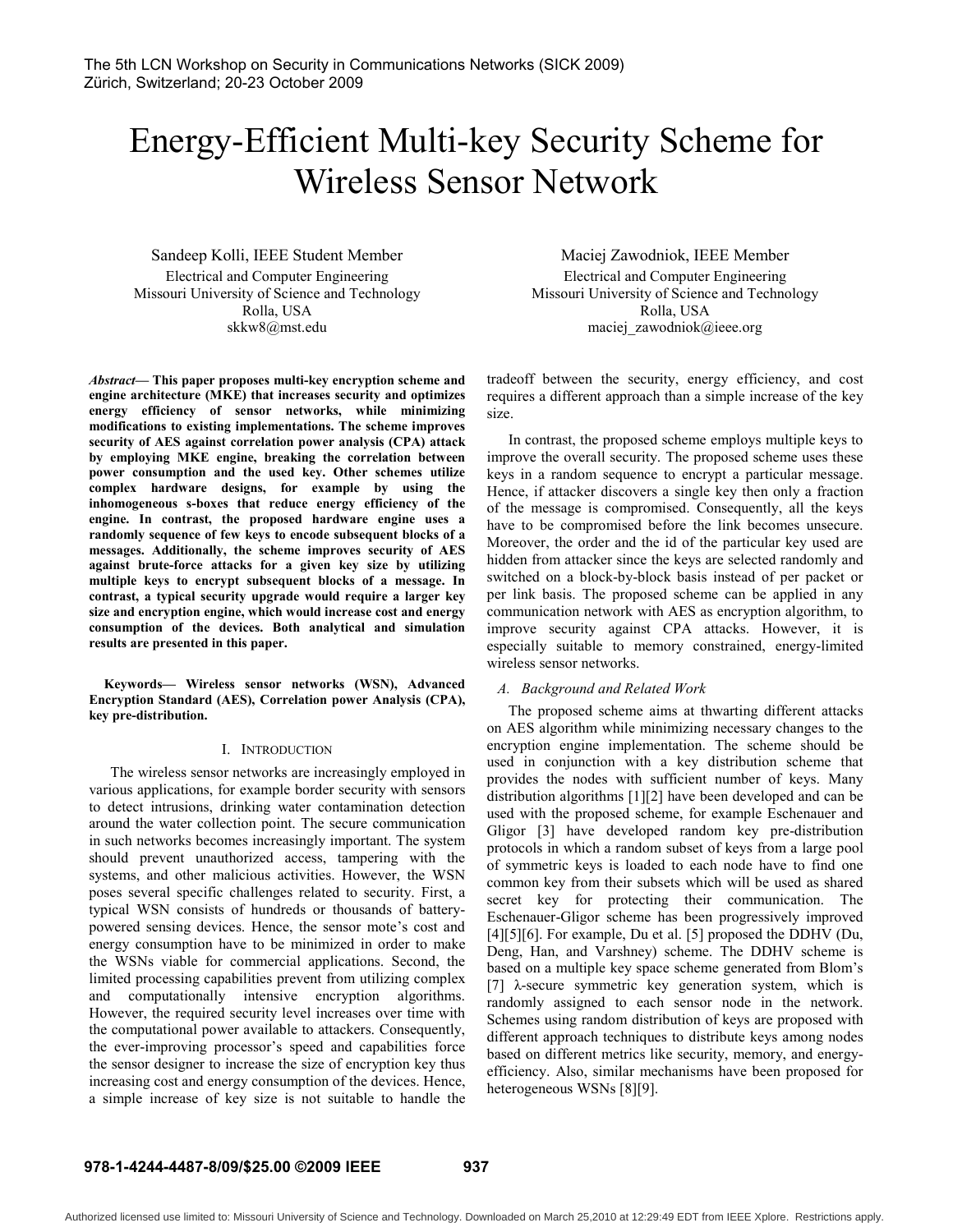In general, sensor nodes will either have to be powered by small nonrenewable batteries or use a modest amount of energy harvested from the environment, for example from solar panel. However, the amount of available energy in both approaches is limited thus thwarting node operational capabilities. Hence, developing energy-efficient cryptographic algorithms and methods is a critical issue in designing protocols for wireless sensor networks, including the security schemes. The sensors' resource constraints, coupled with their limited knowledge of the topology within which they are deployed, render public-key-infrastructure-(PKI) based schemes inappropriate for wireless sensor networks. Some existing studies suggest storing the master key in tamperresistant memory to reduce the risk [10] [11]. However, there exist attacks that do not require direct access to the memory with the secret key. For example, CPA attack exploits knowledge of hardware implementation of AES to determine a key value using energy signatures.

Power analysis attacks pose a serious threat to implementations of cryptographic algorithms since the attacker does not have to gain access to protected memory. A practical power analysis attack method has been demonstrated [12] [13]. There exist strategies to protect a device against such an attack, for example by masking the intermediate results [14]. However, the existing approaches often require significant modification to the encryption engines [15] and increase energy consumption [16]. For example, a set of different, energy-suboptimal S-Box implementations can be used to hide the key at the cost of higher energy consumption [16]. In contrast, the proposed scheme allows selecting the most energy efficient AES implementation while counteracting CPA attacks by rotating available keys. Each key has a different energy signature, thus breaking correlation between energy consumption and a key value. Hence, the proposed scheme ensures the CPA attacks fails.

This paper presents analysis of the security improvements of the proposed multi-key encryption scheme using the AES cipher. The AES is a symmetric block cipher standard, which was issued by the National Institute of Standards and Technology (NIST) in 2001 [17]. However, it has to be noted that the proposed scheme does not dependent on a specific cipher since the theoretical analysis does not assume usage of AES. Existing multi–key schemes aim at improving the security against the brute force attack by increasing the effective key length. For example the Triple-DES [18] uses the three keys on each block of data subsequently. In contrast, the proposed scheme counters both the CPA and brute force attacks by using a randomly selected key for each block. Consequently, the attacker does not have information which key was used to encrypt the particular block.

The proposed scheme increases the security of AES algorithm with minimal modifications to the hardware design and without any changes to the AES methodology. It is assumed that the keys are available at the sensor nodes. An existing key management schemes [1][2][3][4][5][6][7] can be utilized to satisfy that assumption.

**Remark:** The dynamic key distribution schemes contribute to communication and power overhead of the whole network. Hence, the future work will include an extended performance analysis of the proposed scheme including the impact of a key management scheme. However, for clarity this work focuses on the analysis of the security aspects of the proposed scheme.

The main contributions of this paper are: (1) novel AES engine architecture that can utilize multiple keys to increase security, (2) theoretical analysis of the performance of the proposed scheme, and (3) a simple and energy-efficient hardware model for implementing the proposed scheme. The paper is organized as follows: in Section II, the main types of attacks on AES algorithm are discussed. Next, the proposed multiple-key encryption technique is presented in Section III. In Section IV, the theoretical analysis of proposed technique is given. Finally, the simulation results for power correlation attack are presented in Section V.

#### II. SECURITY ATTACKS

In this paper, the performance analysis is conducted with regards to two types of attacks: (a) the CPA and (b) the bruteforce attack on AES scheme. First the details of the attack technique are given, in order to gain understanding how the proposed scheme improves the security.

#### *A. Correlation Power Analysis Attack*

The CPA attack exploits the correlation between energy consumption of the circuit and the data processed on it. Often, it is assumed that the circuit's power consumption varies linearly with the bit-wise difference in the processed data [12][13]. For example, if a register bit changes value, the energy consumed is different than if the bit value does not change. For the particular S-Box design, the attacker can analyze correlation between power signatures and the pair of a plain text and a key. When the encryption is repeated for a sufficient number of plaintexts the statistical correlation with simulated keys can be calculated. The key with the highest correlation is considered to be the secret key. Moreover, this method is noninvasive since the attacker does no need to access and read the memory with the key, which often is protected [10][11].

Next, the analysis of CPA attack is performed for the partial key  $K_s$  for simplicity. However, the results are valid for the retrieval of the whole key since the method can be repeated to retrieve the other partial keys. For AES, the CPA attacker analyses power signatures for the first and last round of the encryption process. For the CPA attack, a predictable power consumption model is considered:

$$
W_S(j) = W(K_S, PT(j))
$$
\n(1)

where  $W_S(i)$  is the power consumption for plaintext *j*,  $K_S$  is a partial key,  $PT(j)$  is the  $j<sup>th</sup>$  random plaintext, and *W* is a function of power dissipation. Given N plaintexts, the predicted power  $W<sub>S</sub>(j)$  can be derived using (1), and the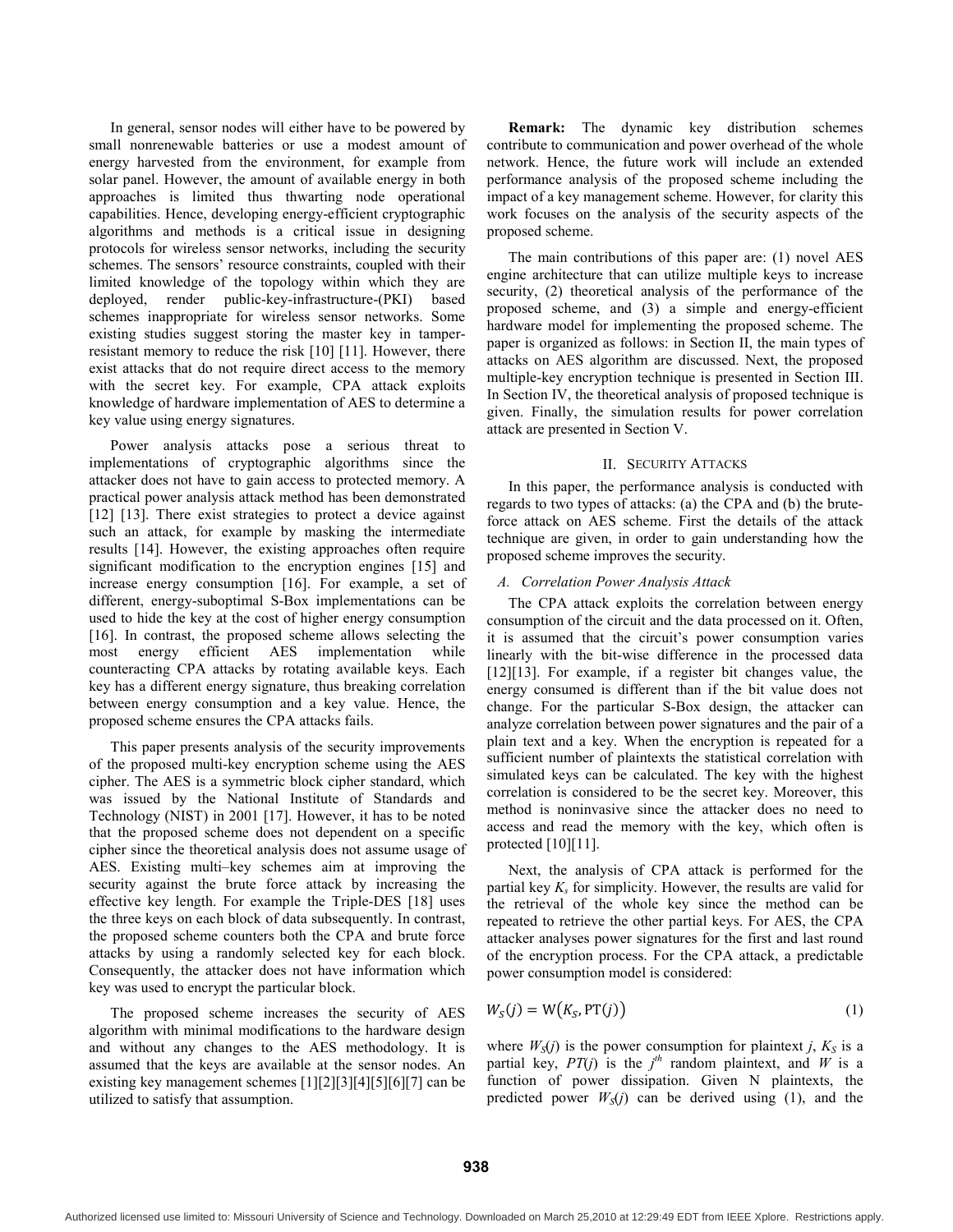corresponding power traces calculated. In general, the CPA assumes that power consumption is proportional to number of bits changed in S-Box register. In other words, the power is proportional to Hamming distance [21]. To simplify the analysis while not losing generality, it is assumed that the register, R is initialized to zero (0). Consequently, the power consumed can be expressed as

$$
W = a \cdot H(D) + b \cdot D \tag{2}
$$

where *a* is a scalar gain between the Hamming distance, *H,*  and the power consumed, *W.* The current and previous states of the S-Box register are expressed as *D* and *R* respectively, *b*  is power dissipation induced by noise offsets, and time dependent components in a 128-bit random key. If *D* contains *m* independent and uniformly distributed bits, the whole word has an average hamming weight μ=*m*/2 and a variance σ2=*m*/4. Hence, the correlation coefficient between *W* and  $H(D)$  is equal to:

$$
\rho_{wH} = \frac{E(H(D)W) - E(H(D))E(W)}{\sigma(H(D))\sigma(W)} = \frac{a\sqrt{m}}{\sqrt{ma^2 + 4\sigma_b^2}}
$$
(3)

When a partial key guess, *Ks*, is considered then

$$
P = PT_s \oplus K_s \tag{4}
$$

where  $PT_s$  denotes the corresponding partial plaintexts. If  $PT_s$ contains *n* independent and uniformly distributed bits, it has an average  $\mu = n/2$  and a variance  $\sigma = 2 = n/4$ . Consequently, the correlation between *W* and *P* is expressed as:

$$
\rho_{wH} = \frac{E(H(P)W) - E(H(P))E(W)}{\sigma(H(P))\sigma(W)} = \frac{a\sqrt{n}}{\sqrt{na^2 + 4\sigma_b^2}}
$$
\n(5)

According to above discussion, the partial key guess is correct, if the intermediate results and the power consumption are correlated, that is the highest correlation coefficient is achieved for that key.

#### *B. Brute Force Attack*

The brute force attack is a simple type of attack though requires relatively large effort. The attacker decrypts the cipher text trying every possible key. Assuming the attacker can identify if the decrypted value is the correct ones, the technique requires on average to decrypt half of the total number of possible keys. Hence, for a sufficiently long key the brute force attack becomes impractical. However, the everimproving performance of modern processing systems quickly ages and weakens the security of AES for a given key size, as shown in Table 1. Simple remedy is to increase key size in par with technical capabilities of a potential attacker. However, in case of resource limited sensor nodes the added memory, processing, and power requirements become prohibitive.

Current practice is to use a 128-bit AES key. Hence, the total number of different keys is equal to  $3.4 \times 10^{38}$ . Table 1 illustrates how long it takes to break the AES key using brute force attack. The current results are contrasted with the results from 1995. Additionally, Table 2 shows the decrease in hardware costs per 1000 (millions instructions per second) MIPS [19][20]. Hence, it can be inferred that the security of the AES decreases with time for the same key size.

In conclusion, a simple remedy of increasing key size might increase security against brute-force attacks but for WSNs due to resource limitations in terms of memory, battery power a different approach is needed. The proposed scheme modified architecture of the encryption engine to utilize multiple shorter keys. The security of the proposed scheme increases without need for larger encryption engines. The analytical results are presented in Subsection IV.B.

TABLE 1. COST AND TIME ESTIMATION FOR A BRUTE FORCE

| <b>ATTACK</b> |                                |                            |  |
|---------------|--------------------------------|----------------------------|--|
| Machine cost  | Key Search Time in             | <b>Key Search Time in</b>  |  |
|               | 2009                           | 1995                       |  |
| \$300M        | $9.37 \times 10^{15}$<br>vears | 4.52 x $10^{23}$ years     |  |
| \$300K        | 6.52 x $10^{24}$ years         | $5.6 \times 10^{33}$ years |  |
| \$10K         | $7.42 \times 10^{36}$<br>vears | Infeasible                 |  |

TABLE 2. HARDWARE COST OF PROCESSING POWER

| Corresponding year | Hardware cost/1000MIPS |
|--------------------|------------------------|
| 1961               | \$1.1 trillion         |
| 1997               | \$30,000               |
| 2007               | \$0.42                 |

#### III. MULTI-KEY ENCRYPTION TECHNIQUE

The proposed encryption scheme utilizes multiple keys to encrypt plaintext using AES algorithm. The subsequent blocks of plain text are encrypted using randomly selected keys. In contrast, the standard AES uses a single key to encrypt the whole plaintext. The proposed scheme increases security when compared with the single key approach since complete decryption can be done only with all utilized keys.

**Remark:** Though the proposed scheme provides uniform security to all data, it is possible to vary the security level (e.g. number of used keys) based on requested protection. In such cases, MKE scheme can be adjusted to use more number of keys for high priority data and fewer keys for low priority data. Also, the routing may vary with requested protection level in order to avoid links with too few keys.

The improved security is achieved with minimal modifications to the AES engine and small increase of complexity and energy. Moreover, the message content is protected even if the intruder compromises few of the shared keys since part of the message will be still protected with the rest of keys. The detailed analysis is presented in Section IV.

The packet is encrypted such that only the destination node can decrypt the data with the corresponding shared keys. The original message is pre-pended with two fields: the first key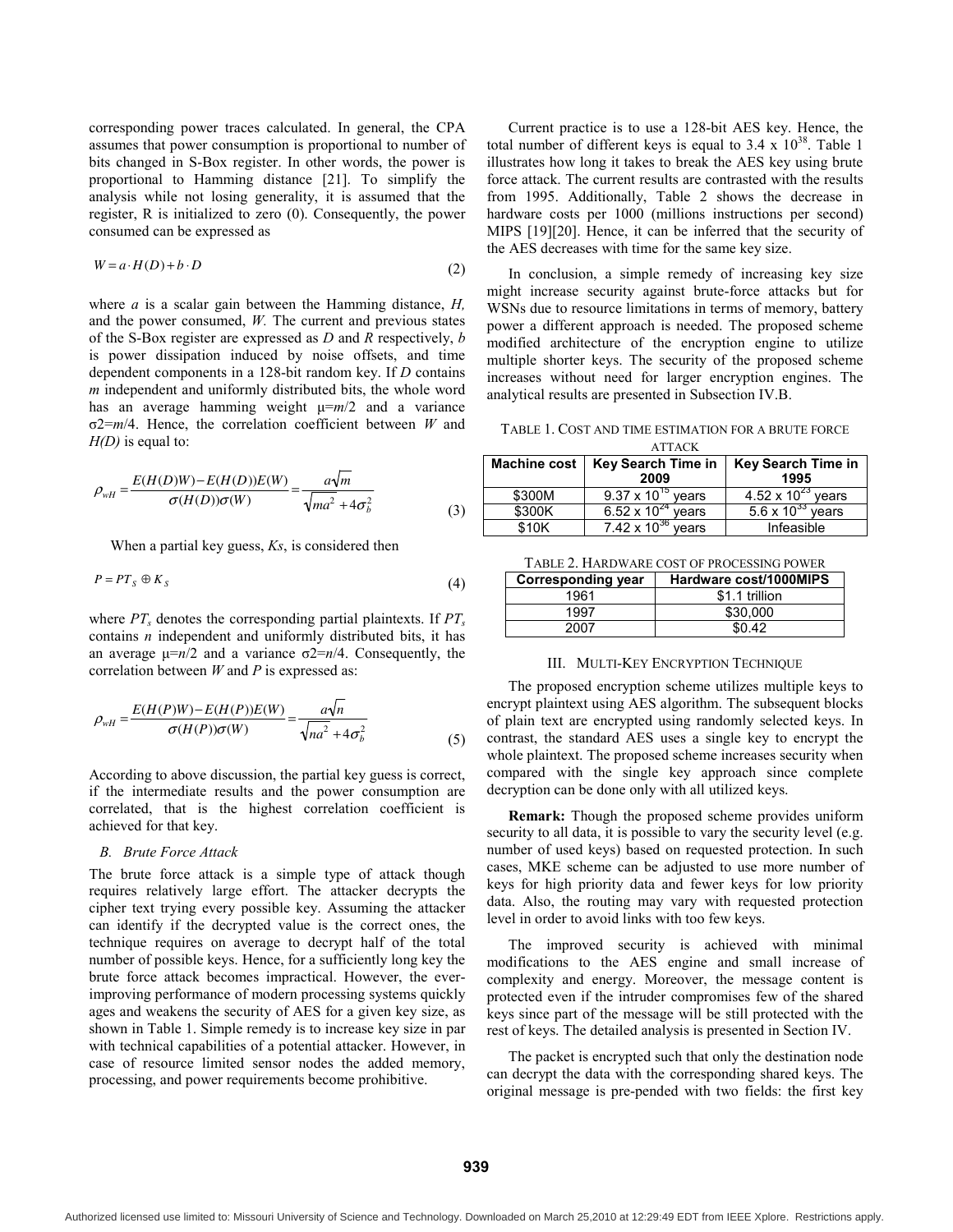ID and a seed, as shown in Fig. 1.



Figure 1. Data payload of a packet

#### *A. Synchronization of Radom Key Sequences*

The Key ID and seed fields are utilized for the synchronization purposes. When the destination receives the message it needs to first *synchronize the pseudo random generator* with the source in order to discover the appropriate sequence of keys. Hence, the first block of the message is decrypted using each shared key until the correct key is found, that is when the message's key ID matches the one of the applied key.

When the right key is found for the first block the subsequent blocks are decrypted only once using the correct sequence of keys selected by the pseudo random generator. Also, the same random generator is applied for the subsequent messages in order to reduce the overhead of trying all the shared keys for the first block of every message.

Moreover, the loss of synchronization between transmitter and receiver, for example due to lost packets and retransmission, can easily be detected. The receiver node compares 'key id' and 'seed' fields from each message with the random generator sequence. The match confirms a successful synchronization and the rest of message can be decrypted. Otherwise, the synchronization procedure is repeated using the first block, as described above.



Figure 2. Encryption Module

The encryption process of the proposed MKE scheme is illustrated in Fig. 2. The plaintext data blocks (e.g. 128, 156 or 192 bits long) are encrypted with the key chosen by the pseudo-random key selector module. The first encrypted block includes the *key id and random generator's seed* that are necessary to recreate the same key sequence at both transmitter and receiver. Moreover, these values are *selected randomly and never transmitted in plain*. Hence, the attacker is unable to acquire them.

Decryption process is shown in Fig. 3. Note that an additional processing overhead is introduced when decrypting the first block since the correct key has to be found. Once the first block is decrypted the subsequent blocks are decrypted using keys dictated by the pseudo-random generator. Moreover, in order to minimize the initial overhead, the encoding of the subsequent packets can continue using the same pseudo-random sequence. Then the decoder when using the same sequence will start the key search using the correct one. Hence, no processing overhead will be incurred.



Figure 3. Decryption Module

The existing approaches require significant modification to the encryption engines [16], or use less energy efficient designs [15]. In contrast, the proposed scheme can utilize the S-Boxes with the lowest power consumption that increases energy-efficiency when compared to other schemes [15][16]. Moreover, the security is increased for the same key and cipher size. Next, the analytical and simulation results are presented.

#### IV. THEORETICAL SECURITY ANALYSIS OF THE PROPOSED MKE SCHEME

The security of the proposed multi-key encryption (MKE) scheme is analyzed against the CPA attack and also the bruteforce attack. The quantitative results and improvements are presented in next subsections.

#### *A. CPA Attack*

Assume that CPA attack on 8 MSBs (Most Significant Bit) of the registers shown in Fig. 4. The key used for this operation is the original key for encryption, *N* random plaintexts and one fixed but random key have been chosen for the experiment, the total number of bit-changes between the previous and the current values of these *M* MSBs of the register for the initial key addition are calculated.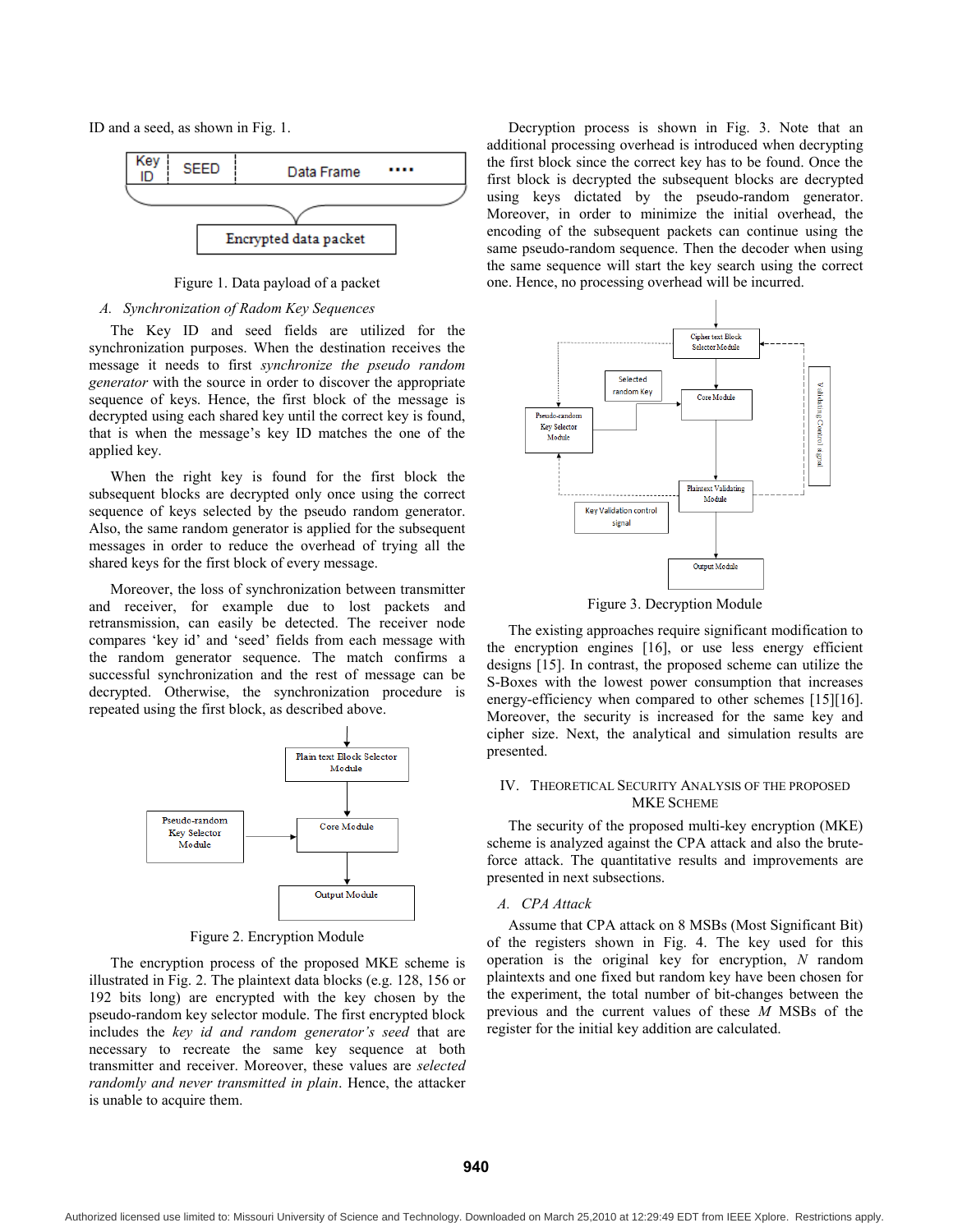

Figure 4: Simplified diagram of AES algorithm

By employing the proposed MKE scheme the correlation between power values with respect to cipher key is broken and correlation coefficients values are reduced. The proposed engine architecture is shown in Figs. 5 and 6. If an attacker employs the CPA method to compromise the secret key, the exact key cannot be decoded since the correlation between the power and the secret key is broken.

Let us consider scenario where two keys are used. Their partial keys are ks1 and ks2 respectively. Then corresponding power values are expressed as

$$
P_1 = PT_S \oplus K_{S1} \tag{6}
$$







Figure 6. Modified Architecture for AES Encryption

The correlation can be calculated from (5). When the attacker encrypts N plaintexts, it can calculate correlation between the corresponding power usage for each plaintext and the simulated power consumption of the same plaintexts. The attacker needs to calculate the correlation for every key combination. For a particular key the correlation values are summed up for all plaintexts:

$$
\rho_{k} = \rho_{wp_{1}} + \rho_{wp_{2}} + \dots + \rho_{wp_{N}} \equiv N \cdot \rho_{wp} \pmod{7}
$$
\n
$$
\rho_{k} = \rho_{wp_{1}} + \rho_{wp_{2}} + \dots + \rho_{wp_{N}} \equiv N \cdot \rho_{wp} \pmod{7}
$$

where p1,p2,…,pN denote the keys used with each plaintexts.

**Theorem 1:** The correlation factor value decreases with number of employed keys.

**Proof:** The claim of the Theorem 1 is analyzed for two cases: with two and *M* keys. In short, the combined correlation factor obtained for multiple keys is smaller compared to the correlation factor obtained when employing one key over *N* plaintexts.

#### *1) Case 1: Encryption using two keys*

First, a case with two keys used for encryption is considered. The keys are randomly used to encrypt *N* subsequent message blocks. Let  $n_{k1}$  and  $n_{k2}$  denotes the number of blocks encrypted with the key *k*1 and *k*2 respectively. Now the correlation factor is equal to

$$
\rho_k = n_{K1} \cdot \rho_{wp1} + n_{K2} \cdot \rho_{wp2} = n_{K1} \cdot \rho_{wp1} + (N - n_{K1}) \cdot \rho_{wp2}
$$
\n(8)

where  $\rho_{wp1}$  and  $\rho_{wp2}$  are the correlation factors corresponding to keys k1 and k2. The difference in correlation factor value due to implementation of multiple keys can be expressed as: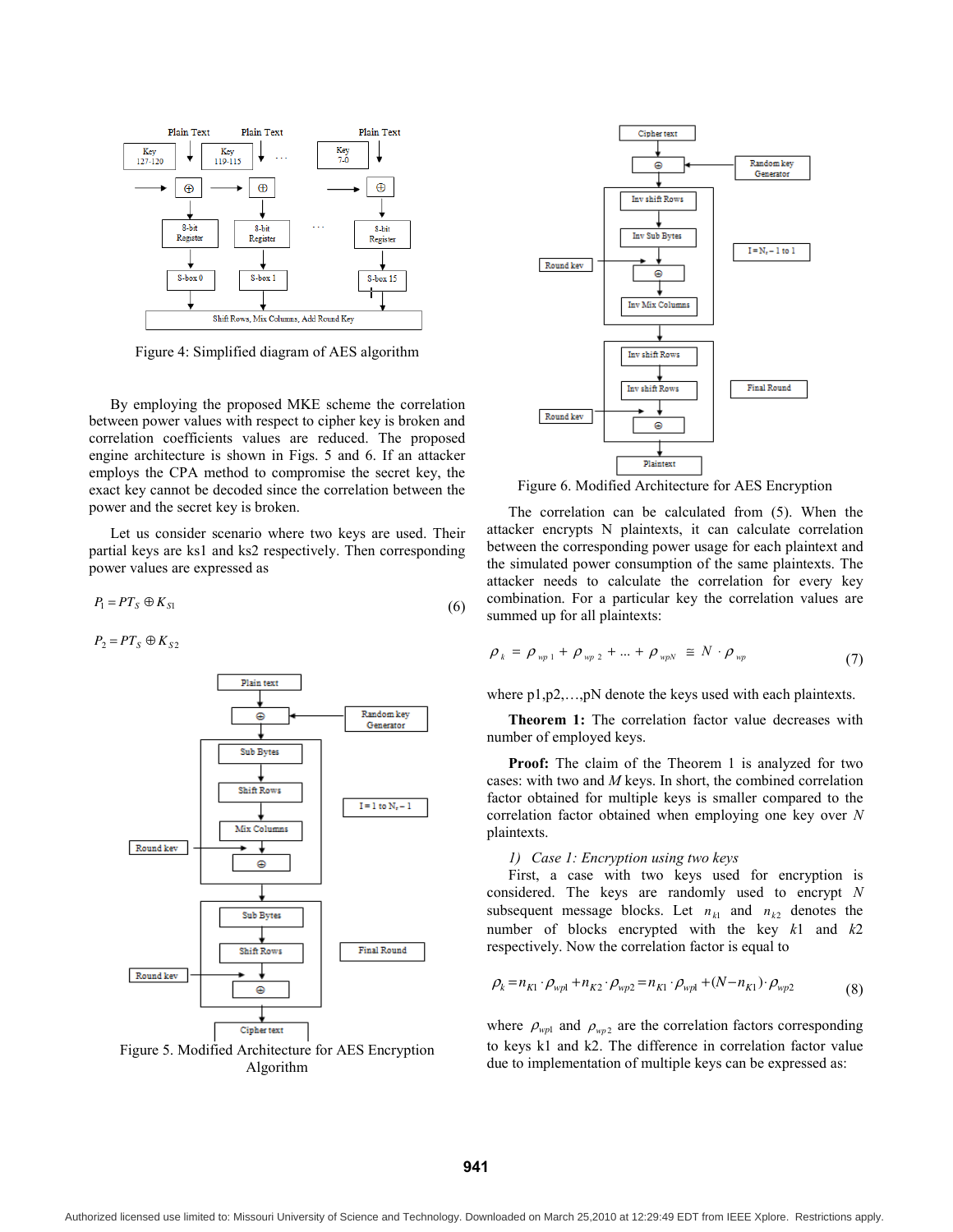$$
\Delta \rho_k = N \cdot \rho_{wp1} - \left[ n_{k1} \cdot \rho_{wp1} + (N - n_{k1}) \cdot \rho_{wp2} \right]
$$
\n(9)

where  $N > n_{k1}$ , and  $\Delta \rho_k$  is the difference between correlation factors when single key and multiple keys are used. If the difference factor is positive, then correlation factors get altered such that exact key used cannot be found.

For example, in Fig. 7, the key at I=156 has the highest correlation coefficient  $\rho_{wpl}$  averaged over *N* rounds. If a different key is used for encryption and averaged over *N* rounds the correlation for I=156, denoted as  $\rho_{wp2}$ , is always lesser than the  $\rho_{wp1}$  from the first encryption instance since second key will have its peak at other time instance. So, using both keys subsequently decreases the overall correlation coefficient value for *N* rounds.

Overall, the following conditions hold:  $N > n_{k1}$  and  $\rho_{wp1} > \rho_{wp2}$ . Consequently, the first difference of correlation factor  $\Delta \rho_k$  is always positive which shows that the final correlation values decrease if two keys are used.

#### *2) Case 2: General formulation for M keys*

Following the analysis from the case 1, the correlation factor difference for *M* keys can be expressed as:

$$
\Delta \rho_k = N \cdot \rho_{wp1} - \left[ n_{kl} \cdot \rho_{wp1} + n_{k2} \cdot \rho_{wp2} + \dots + n_{km} \cdot \rho_{wpM} \right] \tag{10}
$$

where  $N = \sum_{i=1}^{M} n_{ki}$ . The  $\rho_{wp1}$  is the highest correlation when compared to the other M-1 keys. Hence, the  $\Delta \rho_k$  difference is always positive.

#### *B. Brute Force Attack*

The proposed scheme uses random sequence of *N* keys to encrypt block plaintext using AES algorithm. Hence, if *k* keys out of *N* are compromised, the attacker does have to have sufficient information to determine the sequence used to encrypt the message blocks. In this technique the keys are selected randomly and attacker uses every key out of the known *k* keys to decrypt the cipher text for every cipher text block. The number of trials increases with number of blocks in the message and number of known keys, *k.* Moreover, only a fraction of a message is decrypted, as he knows only few out of total number of keys.

In order to find the correct 128-bit key the attacker needs to consider all  $2^{128}$  possible keys. In terms of probability the probability of selecting a correct key is equal to  $P = 2^{-128}$ . The probability of finding the particular key by brute force, P(T), can be expressed as

$$
P(T) = (1 - P)^T P \tag{11}
$$

In the MKE scheme, each block is encrypted using randomly selected key out of the N shared ones. Hence, even if intruder compromises few keys, it is not possible to decode whole message until every key used for encryption is compromised.

Consider an attacker who compromised *k* out of *N* keys. Now, the attacker has to select a key each time from the group of known *k* keys for every cipher text block, then the probability of selection a key is

$$
P(k) = \binom{k}{1} \bigg/ \binom{N}{1} = (k/N) \tag{12}
$$

Probability of finding exact key from known *k* keys out of *N* keys until correct key is found is given as:

$$
P_{correct} = (1 - P(k))^L \tag{13}
$$

where *L* denotes the number of trials to be performed for each message block to decrypt it until attacker finds the correct key from the known group of keys and it has a maximum value of *k* (i.e., total number of keys known by the intruder).

The final probability becomes lower than *P*(T) in (11), where only one key is used. The final probability  $P_{final}$ , is the product of  $P(k)$  and  $P_{correct}$  and is given by

$$
P_{\text{final}} = P(k) \cdot P_{\text{correct}} \tag{14}
$$

where  $P_{\text{final}}$  denotes final probability of finding the correct key for each plaintext block and it denotes increase in security, even if some of the keys out of *k* keys are compromised attacker has to check each time for the correctness of the key, which results in time consumption as well as only partial detection of the whole message.

**Remark:** It has to be noted that the proper design of the random generator (RNG) is required to ensure that attacker cannot finding the order of the keys and thus predict which one is used for each block. A weak RNGs are known to undermine otherwise strong security mechanisms [22] [23].

The percentage of total message decrypted is proportional to number of *k* keys known to intruder out of *N* keys

$$
P(\text{percent}) \propto k/N \tag{15}
$$

The proposed scheme increases the security by using multiple-keys. The security increases proportionally to the number of used keys.

#### V. SIMULATION RESULTS

Simulation has been conducted in Matlab to analyze the performance of the proposed MKE schemes in thwarting the CPA attack. Attack on a partial 8-bit key is studied. However, the results can be easily expanded to the general case of *L*-bit key. It is assumed that the attacker simulates encryption engine for the *g*=256 keys (for 8-bit partial key/register). The attacker collects the power signatures for *N*=1000 plaintexts,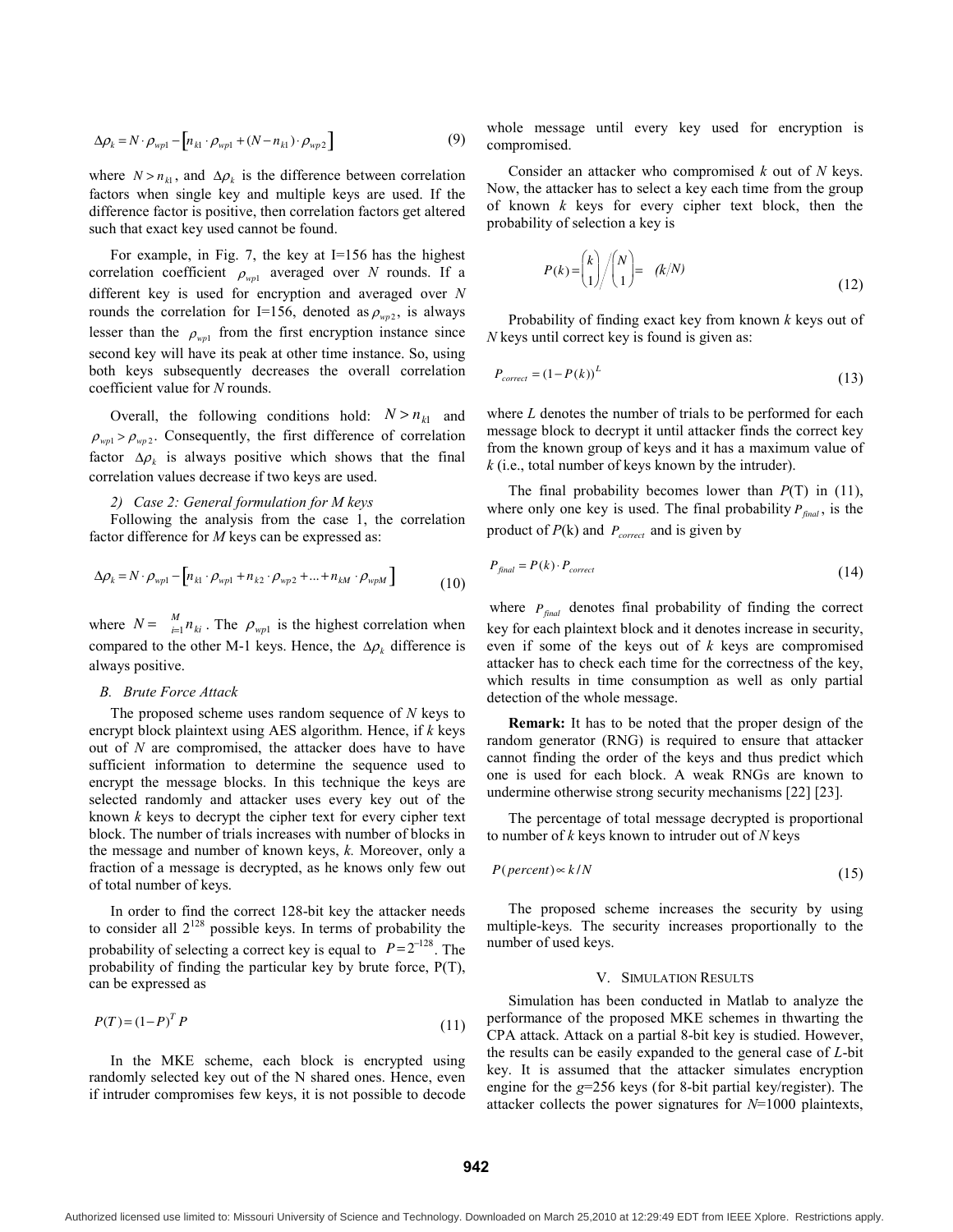each plaintext representing a block of message data. Then, the correlation factors for (*N* x *g*) cases are calculated and averaged for the *N*=1000 plaintexts. The results are presented based on reference to the respective keys. The key with highest correlation is expected to be the secret key used for the actual encryption. The proposed technique uses multiple keys subsequently for *N* plaintexts, which results in the reduced correlation.

**Remark:** In CPA attack, the complexity of attack increases with number of plaintexts, N. Also, the confidence of finding the correct key increases with number of plaintexts, N, since the individual correlation coefficients of *N* plaintexts are being summed up. However, the confidence saturates at some level due to noise in measurements and quality of the power correlation for the given circuitry. Furthermore, in case of the MKE scheme, the signal correlation reduces when compared to a single key scheme since the random selection of keys breaks the correlation between power consumption and the key. This tradeoff between increasing complexity and saturating confidence leads to a practically justifiable size of the plaintext set, N. Henceforth, the N=1000 value is typically considered for this experiment[15][16].

Fig. 7 illustrates the raw correlation factors for a single key scenario [16]. It exhibits a high correlation with the secret key that was used during the actual encryption. In contrast, for MKE scheme the correlation between secret key and correlation coefficients decrease with number of used keys, as shown in Figs. 8 and 9. The main reason is that the subsequent blocks are encrypted with different keys, which power correlation with the simulated results for a single key decreases.



Figure 7. The correlation coefficients for one key [17]



Figure 8. The correlation coefficients when two keys are used



Figure 9. The correlation coefficients when five keys are used

For the two key case, as shown in Fig. 8, the highest correlation occurs for *I*=256. This is different from single-key case presented in Fig. 7 since the MKE technique randomly select keys that reduces overall correlation factor averaged over *N* blocks of data. In this case, two keys are randomly chosen to encrypt *N*=1000 plaintexts or blocks of data. Assuming that attacker have no idea of MKE scheme, correlates *N\*g* cases (*g*=256) for each of the *g* keys with power consumption values of *N*=1000 plaintexts (uses two keys for encryption). It results in lower correlation values with only one of the key among the two having the highest correlation (one key match with original key in 'g' keys and other key negating). Moreover, the equation (10) can be interpreted as an average of the correlations of the used keys. Hence, the overall correlation reduces with the number of used keys since the average over the whole domain space is equal to zero. Next, the proposed scheme is analyzed from energyefficiency point of view.

#### *A. Energy Efficiency Analysis*

The energy efficiency is measured as the energy consumed by encryption engine to transmit a given message. The analysis assumes the AES-based engine that operates on 128 bit blocks (128-bit key size). In general, the AES algorithm can be implemented using various S-Box designs, for example LUT, SOP, etc. These S-boxes have different energy efficiency and power correlation. In the scheme proposed in [16] the authors utilize a combination of several different designs in order to reduce power correlation. However, the power consumption increases since the scheme uses S-boxes